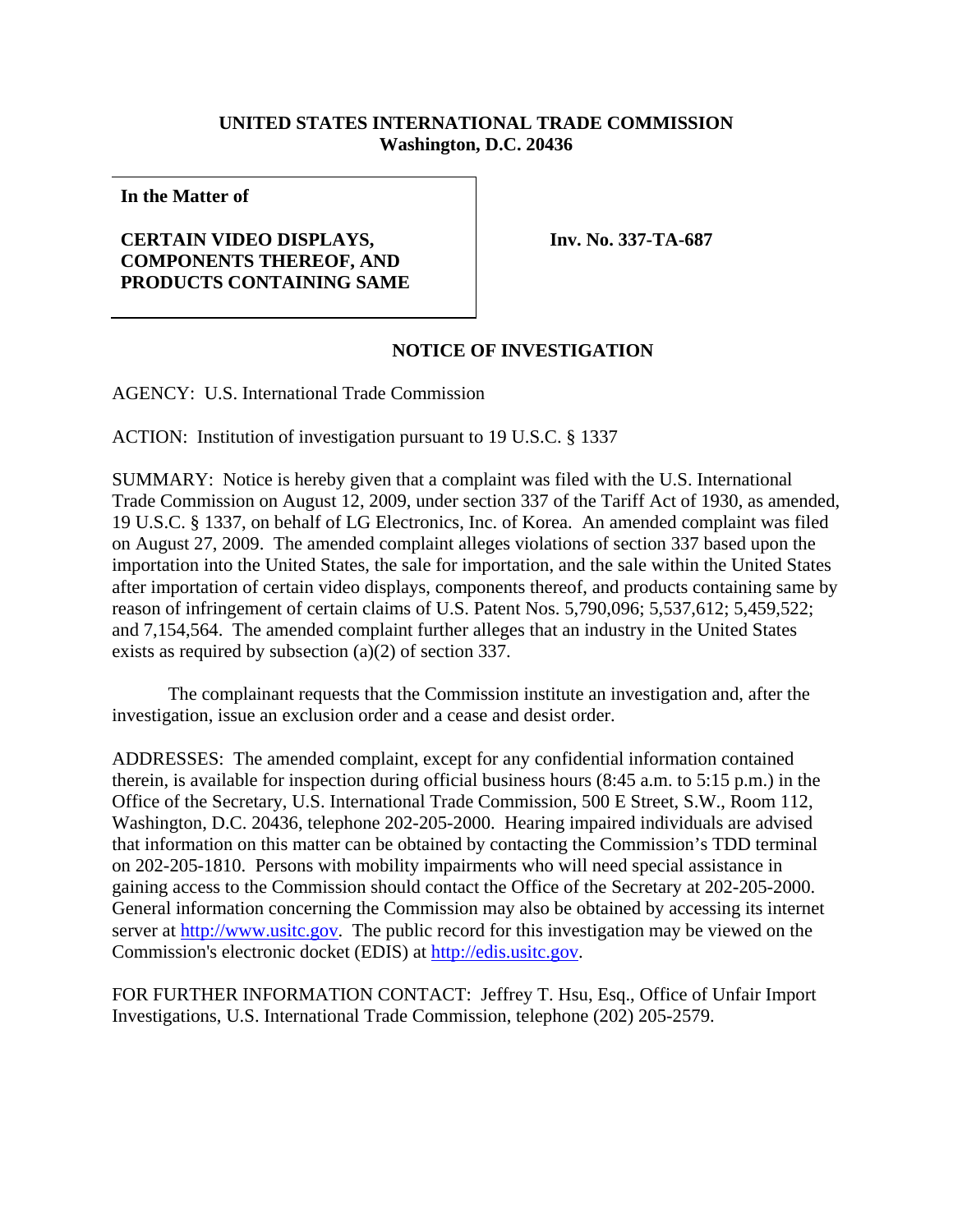AUTHORITY: The authority for institution of this investigation is contained in section 337 of the Tariff Act of 1930, as amended, and in section 210.10 of the Commission's Rules of Practice and Procedure, 19 C.F.R. § 210.10 (2009).

SCOPE OF INVESTIGATION: Having considered the amended complaint, the U.S. International Trade Commission, on September 10, 2009, ORDERED THAT –

 (1) Pursuant to subsection (b) of section 337 of the Tariff Act of 1930, as amended, an investigation be instituted to determine whether there is a violation of subsection  $(a)(1)(B)$  of section 337 in the importation into the United States, the sale for importation, or the sale within the United States after importation of certain video displays, components thereof, or products containing same that infringe one or more of claims 24 and 25 of U.S. Patent No. 5,790,096; claims 1-9 of U.S. Patent No. 5,537,612; claim 1 of U.S. Patent No. 5,459,522; claims 1-5 and 7-16 of U.S. Patent No. 7,154,564, and whether an industry in the United States exists as required by subsection (a)(2) of section 337;

 (2) For the purpose of the investigation so instituted, the following are hereby named as parties upon which this notice of investigation shall be served:

(a) The complainant is  $-$ 

 LG Electronics, Inc. LG Twin Towers 20, Yeouido-dong Yeongdeungpo-gu Seoul, 150-721 Korea

 (b) The respondents are the following entities alleged to be in violation of section 337, and are the parties upon which the complaint is to be served:

> Funai Electric Company, Ltd. 7-7-1 Nakaigato Daito City Osaka, 574-0013 Japan

 Funai Corporation, Inc. 201 Route 17 North, Suite 903 Rutherford, NJ 07070